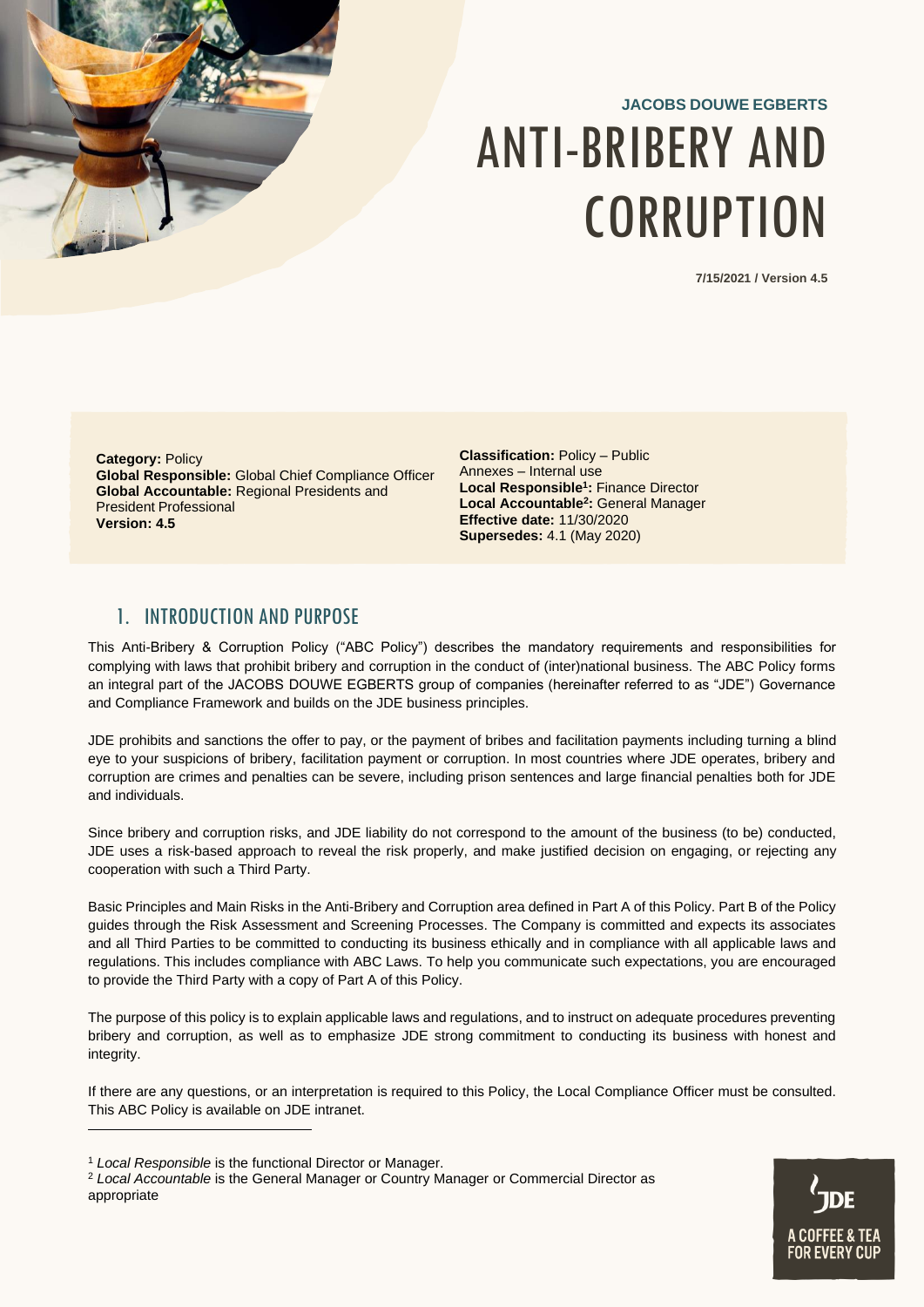# <span id="page-1-0"></span>2. POLICY SCOPE

The ABC Policy contains the standards of conduct and practices that apply to all our business transactions and Third Parties acting with or on behalf of JDE, as well as to the individual behavior of our associates.

For the joint ventures or other partnerships where JDE participates as a non-controlling shareholder, JDE Anti-Bribery & Corruption principles should be promoted, with commitment of respective joint-venture or partnership to adopt a similar policy.

By implementing respective Anti-Bribery & Corruption contract clauses, JDE will ensure its advisers, agents, distributors, suppliers, and other Third Parties as defined below in this Policy, acknowledge and commit to JDE principles in this area.

## **POLICY**

- 1. [INTRODUCTION AND PURPOSE](#page-0-0)
- 2. [POLICY SCOPE](#page-1-0)
- 3. DEFINITIONS [AND ABBREVIATIONS](#page-1-1)
- 4. [BASIC PRINCIPLES AND MAIN RISKS](#page-2-0)
	- 4.1. What is bribery?
	- 4.2. Gifts, Entertainment and Hospitality
	- 4.3. Recruitment
	- 4.4. Money Laundering
	- 4.5. Interaction with Officials
	- 4.6. Sanctions
- 5. ABC DUE DILIGENCE
- 6. ROLES AND RESPONSIBILITIES
- 7. DOCUMENTATION AND RECORDS
- 8. REPORTING SUSPECTED MISCONDUCT

*[How can you learn more?](#page-7-0) [Annexes list](#page-7-0) [Document history](#page-7-0)*

## <span id="page-1-1"></span>3. DEFINITIONS AND ABBREVIATIONS

- **Anti-Bribery and Corruption Laws and Regulations (ABC Laws)** anti-bribery and anti-corruption laws such as the Foreign Corrupt Practices Act, UK Bribery Act, as well as all other applicable legislation and global standards (i.e. OECD Convention on Combating Bribery of Foreign Public Officials in International Business Transactions), in the countries where JDE either directly or indirectly operates.
- **Associate** officer, director, or employee of JDE, both permanent and on temporary basis
- **JDE** parent company of JACOBS DOUWE EGBERTS Group of companies headquartered in Amsterdam, the Netherlands, and all its subsidiaries and any other controlled entities (control hereby means direct or indirect ownership or control of more than 50% of shares)
- **Third Party** any individual, company, or other entity acting with, or on behalf of JDE. This includes, but not limited to, advisers, agents, customers, distributors, suppliers
- <span id="page-1-2"></span>• **Official** – an officer, or employee of an international, national or local governmental body or non- governmental organization, or an employee of an organization (including commercial) controlled by such body; this also applies to any third party that is recommended by Official
- **Bribery** an inducement or reward offered, promised or provided in order to influence a business outcome. A bribe can be anything of value or any type of advantage, financial or otherwise. Bribes can take many forms including money, certain gifts and hospitality, job offers, holiday, charitable or political contributions

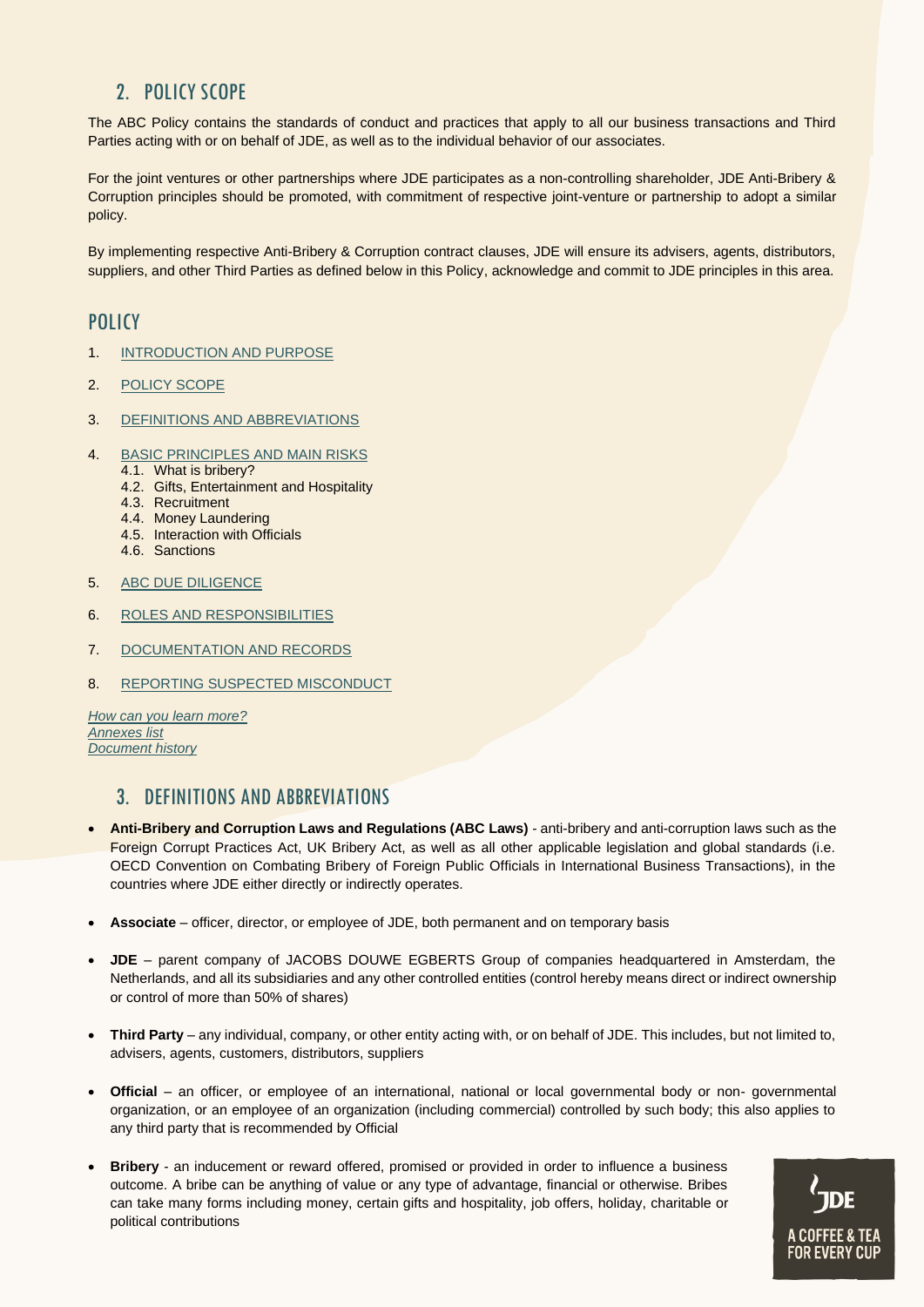• **Initiator** – JDE Associate responsible for starting business with a Third Party (both customers and suppliers), including its screening and setting up in JDE systems

# <span id="page-2-0"></span>4. BASIC PRINCIPLES AND MAIN RISKS

## **4.1 What is bribery**

Bribery and corruption can be direct, or indirect through Third Parties like suppliers, contractors, agents, intermediaries or other associated persons acting on behalf of JDE. Such party can be either a commercial organisation or Official.

Bribery also includes facilitation payments even though in some countries facilitation payments are legal. Facilitation payments are payments to induce Officials to perform routine functions they are otherwise obligated to perform, such as issuing an exit visa or clearing shipping documents for importing goods.

Note that for a liability to arise, a payment does not need to occur, an offer, authorization or promise to pay bribery is sufficient.

Bribery and corruption risks typically arise in the following areas:

- Gifts, entertainment & hospitality [\(chapter 4.2\)](#page-2-1)
- Recruitment [\(chapter 4.3\)](#page-3-0)
- Money laundering [\(chapter 4.4\)](#page-3-0)
- Interaction with Officials [\(chapter 4.5\)](#page-4-0)
- Sanctions [\(chapter 4.6\)](#page-5-0)

## <span id="page-2-1"></span>**4.2 Gifts, Entertainment & Hospitality (GEH)**

GEH should never be used to obligate or appear to obligate you or JDE or influencing any business purpose of JDE. The intention behind the gift and the effect should always be considered. As a general principle, JDE discommends its associates to acept GEH from Third Parties. Notwithstanding this, JDE recognizes that the occasional acceptance or offer of GEH may be a legitimate contribution to good business relationships. JDE associates may give or receive nominal gifts, entertainment and hospitality in accordance with the guidelines described i[n JDE Gifts, Entertainment & Hospitality Policy](https://coffeeandtea.sharepoint.com/sites/rs1/bep/Shared%20Documents/JDE%20Gifts%20Entertainment%20and%20Hospitality%20Policy%20v1.1_March%202020.pdf) (hereinafter "GEH Policy").

## **Prohibited GEH**

In connection with JDE business, following GEH are prohibited for offering or acceptance:

- Illegal under local law or under ABC Laws
- GEH (including travel-related expenses) for Officials
- Unsavoury, sexually oriented or offensive
- Cash, Cash vouchers or cash equivalents
- Loans
- Events or meals where the Third Party is absent
- Per diem payments offered as an alternative to gifts, meals, or travel-related expenses (unless required by contract or local government regulation).

Please follow [GEH Policy](https://coffeeandtea.sharepoint.com/sites/rs1/bep/Shared%20Documents/JDE%20Gifts%20Entertainment%20and%20Hospitality%20Policy%20v1.1_March%202020.pdf) guidance for accepting and offering GEH.

## **Charitable Contributions**

For the purpose of this and other JDE policies, a charitable contribution is a grant and/or other organizational support made in cash or in-kind such as products, used fixed assets or services, typically for [charitable](http://en.wikipedia.org/wiki/Charitable_organization) purposes (a Donation). Donations must never improperly influence a business outcome and must always be contributed to a legitimate organization and not to any individual.

JDE does not allow associates to give Donations on behalf of JDE. JDE may offer Donations under the terms as set forth in the [GEH Policy.](https://coffeeandtea.sharepoint.com/sites/rs1/bep/Shared%20Documents/JDE%20Gifts%20Entertainment%20and%20Hospitality%20Policy%20v1.1_March%202020.pdf)

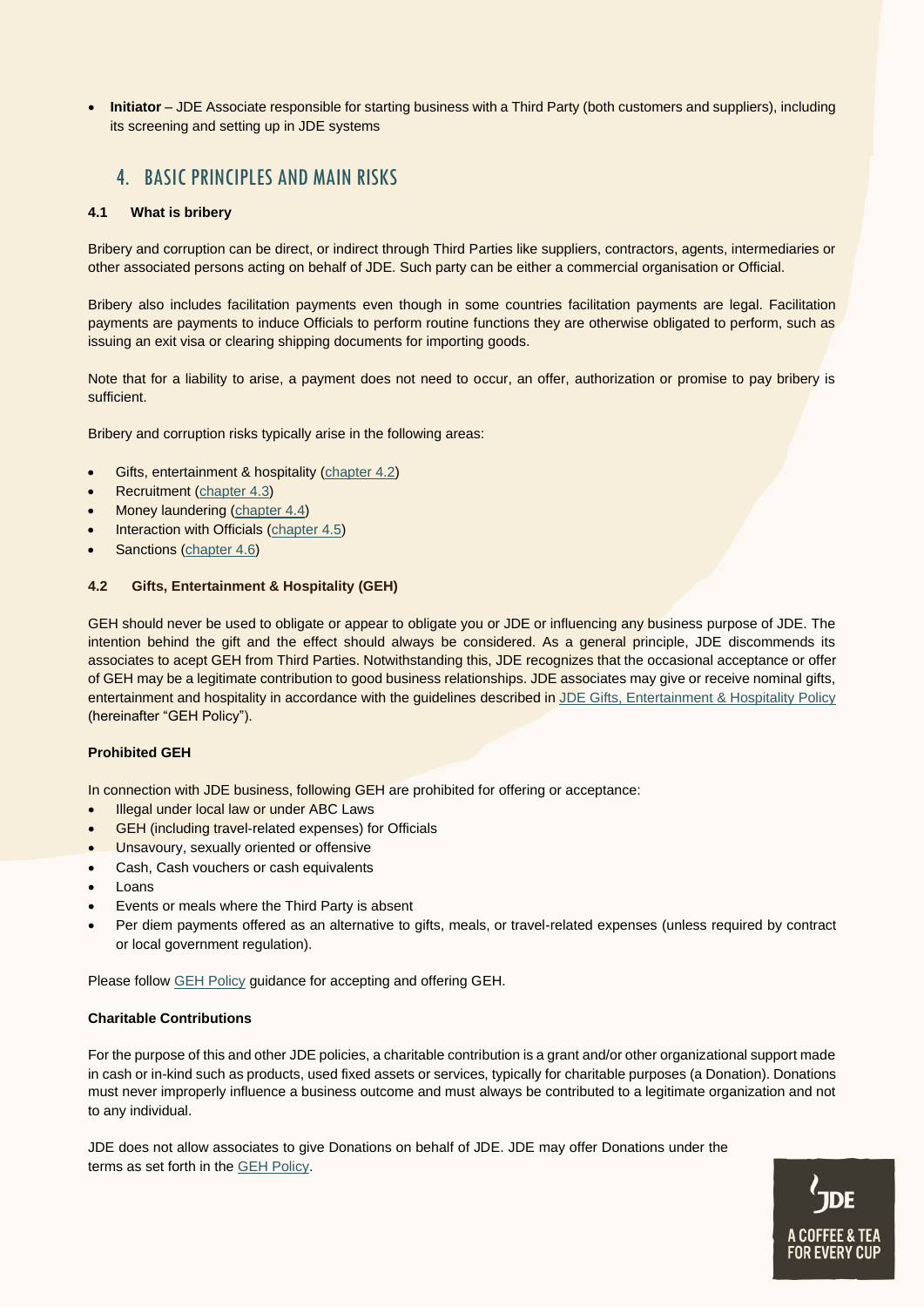#### **Facilitation Payments and kickbacks**

Facilitation payments are payments to induce Officials to perform routine functions they are otherwise obligated to perform, such as issuing an exit visa or clearing shipping documents for importing goods.

Kickbacks are typically payments made in return for a business favour or advantage.

Facilitation payments and kickbacks are illegal under ABC Laws and are against this Policy. No JDE Associate or Third Party acting on behalf of JDE may willingly offer to make or make facilitation payments or kickbacks. For example, you must not pay a Customs Official personally (directly or indirectly) anything of value to avoid full compliance with applicable customs law and regulation. For more tips on the relevant areas compliance, see [JDE Customs and Trade Law Policy.](https://coffeeandtea.sharepoint.com/%3aw%3a/s/rs1/bep/EXfjttCCmcdNrNf57RbUus8BN4Nvj_ywxfyRk71vyym2cA?e=ZFHq0C)

We recognize that our businesses might be confronted with situations in which an Official refuses to take an essential action (e.g., issue a visa or provide a customs form) unless a facilitating payment is executed. As stated previously, you are not permitted to make a facilitating payment. In case of any doubts, please consult with the Local Compliance Officer. You are expected to understand and follow the requirements as defined in this Policy. If you violate this Policy, you may be disciplined, up to and including the loss of your job.

#### **Records**

All Associates must keep a written record of all GEH accepted or offered that exceed allowed value limits. These should be accompanied by receipts in conformity with GEH Policy and the reason for expenditure, to evidence the business reason for making / receiving GEH.

#### <span id="page-3-0"></span>**4.3. Recruitment**

At an early stage in the process of recruiting, it must be determined whether a candidate is an Official or related to an Official and, if so, any related issues or concerns must be addressed. The recruitment of an Official or relative of an Official could be viewed as a favour or advantage potentially constituting bribery.

In case a candidate is recognized as Official, the recruiting person must inform HR Director who will further discuss with the Local Compliance Officer on how to proceed and what (mitigating) actions need to be considered.

#### **4.4. Money Laundering**

#### **What it has to do with JDE business?**

Money laundering is the process of using the legitimate financial and economic system to convert illegally gotten funds into what appear to be legitimate funds. This process involves hiding the source of illegally gotten funds.

For example, a person might illegally sell drugs in exchange for cash and then purchase consumer goods with the illegally gotten cash. When he purchases the consumer goods, the illegally gotten cash passes into the hands of the seller and into the legitimate economic system. The cash is considered "laundered," because the original, illegal source of the money is disguised. The money launderer then can resell consumer goods and deposit the proceeds of this second sale into his bank account, where he would be able to access them.

Money laundering is illegal. Sellers that accept illegally gotten cash can be held responsible for facilitating or conspiring to commit money laundering. Because we sell large quantities of consumer products for large sums, we need to take sufficient steps to be sure that we are not accepting illegally gotten funds and violating money laundering laws.

Money laundering risks can occur when making or receiving payments. This means that all associates within Sales, Finance, or any other function involved in selecting or screening Third Parties must be aware of this ABC Policy requirements.

Money laundering risks can be present, for example, when a customer requests making an exceptional cash payment for a single order, or when a vendor asks JDE Associate to pay to another third party.

Initiator should accurately describe the nature and source of all payments in JDE books and records.

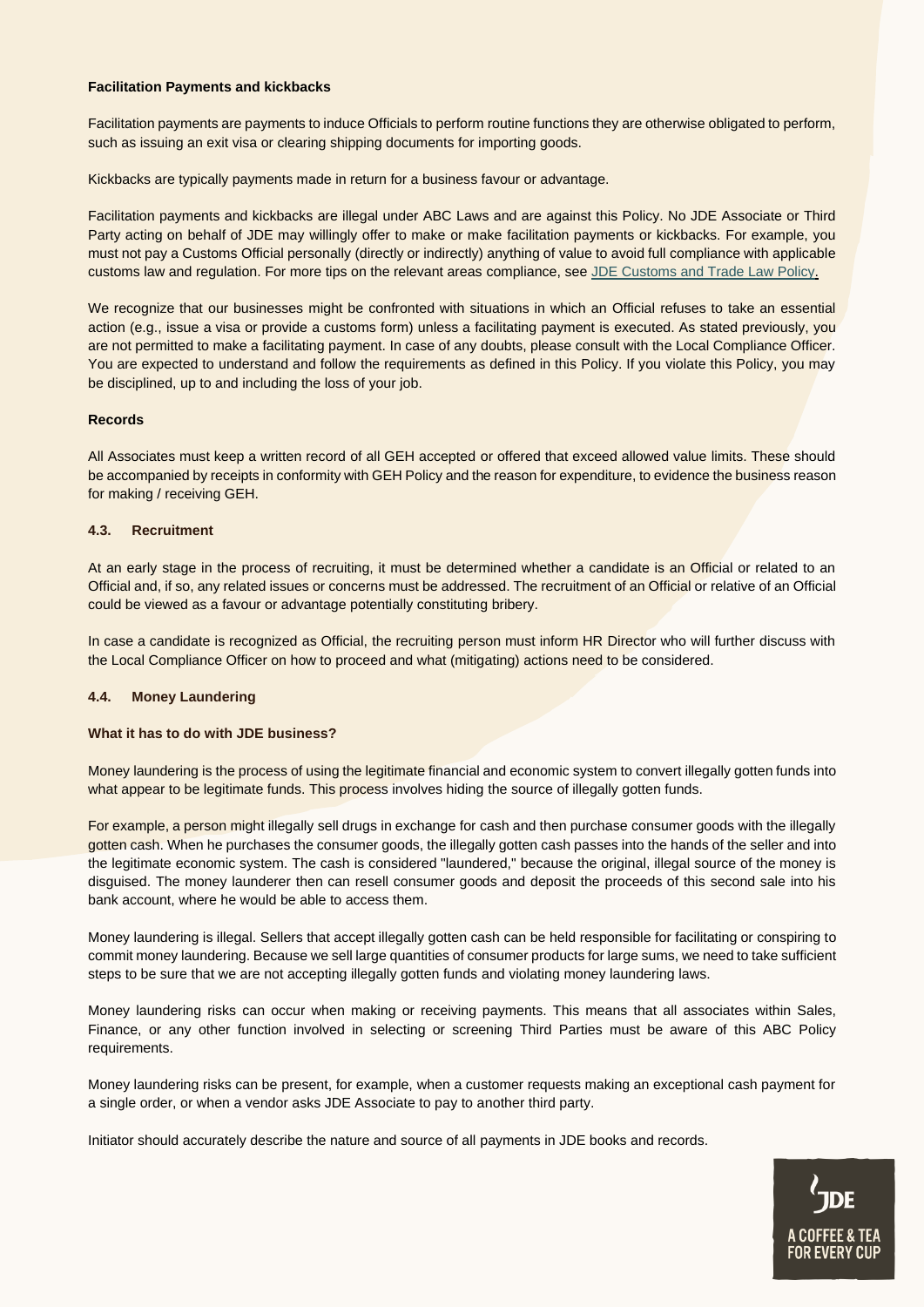#### **Acceptable payments**

To mitigate money laundering risks, we only accept forms of payment for which JDE can connect its customers to their banks. Banks have money laundering protection procedures in place. These types of payments are allowed, and preferred in descending order:

- A wire transfer from an account in the customer's name;
- A check from an account in the customer's name;
- A cashier's check from a financial institution located in the country in which the customer is located;
- A bank draft from a financial institution located in the country in which the customer is located; or
- Cash, but only in limited situations when (a) it is permitted under local law, and (b) the nature and scale of the customer's business and local conditions make it impossible (or so impractical as to be virtually impossible) to make the payments in a different form, and appropriate controls are in place to ensure that the payments are properly documented and tied to specific documented sales

## **Payments from / to other parties**

You may not accept a payment from another party, i.e., someone other than the person or entity to which JDE has sold goods. This rule does not apply, however, to the following instances:

- Payments received from a shared services centre processing invoices on behalf of commonly owned companies, or from a centralized purchasing organization ("CPO") purchasing on behalf of its wholly owned subsidiaries or member organizations where JDE products are shipped directly to the CPO's wholly owned subsidiaries or member organizations;
- Payments received from a wholly owned subsidiary of a CPO, when the CPO purchased JDE products on behalf of the wholly owned subsidiary; or
- Payments received from a member organization of a CPO, when the CPO purchased JDE products on behalf of such member organization.

You should have documentation in your possession to validate the exceptions.

You are not permitted to send payments to any other than the entity with whom we have contracted for goods or services. All payments to our suppliers must be supported with an invoice, contract or other legal document that demonstrates that the payment going out will be received by the contracted Third Party.

## **How to handle overpayment?**

You should avoid and discourage customer overpayments. If you receive an overpayment, you should refund the difference immediately to the payer by the same means through which you received it. Paying a refund to any other party is forbidden. If a customer requests that you send its refund to another party, you are not allowed to execute this request. You should report the request to your Finance Director for your Business Unit or Function. If overpayments and refund to another party requests from a customer occur on a frequent basis or for significant monetary amounts, you should contact the Finance Director for your Business Unit or Function and make a notification using [JDE Alert line.](https://coffeeandtea.sharepoint.com/sites/rs1/bep/Shared%20Documents/Speak%20up%20Policy%20version%203.2.2.pdf)

## <span id="page-4-0"></span>**4.5 Interaction with Officials**

Any type of business with [Officials,](#page-1-2) both direct and indirect, creates a significant bribery and corruption risk that requires comprehensive due diligence of all the parties involved.

Interactions with Officials may take place also via third parties (customs brokers, external advisers, resellers) and in various forms like:

- Rendering state services and taking required formalities
- Disputes, including litigation
- Selling JDE products
- Recommendation by Official to engage with specific third party
- Charitable donations

It is sometimes difficult to reveal if there is a governmental control over a third party that may exist as:

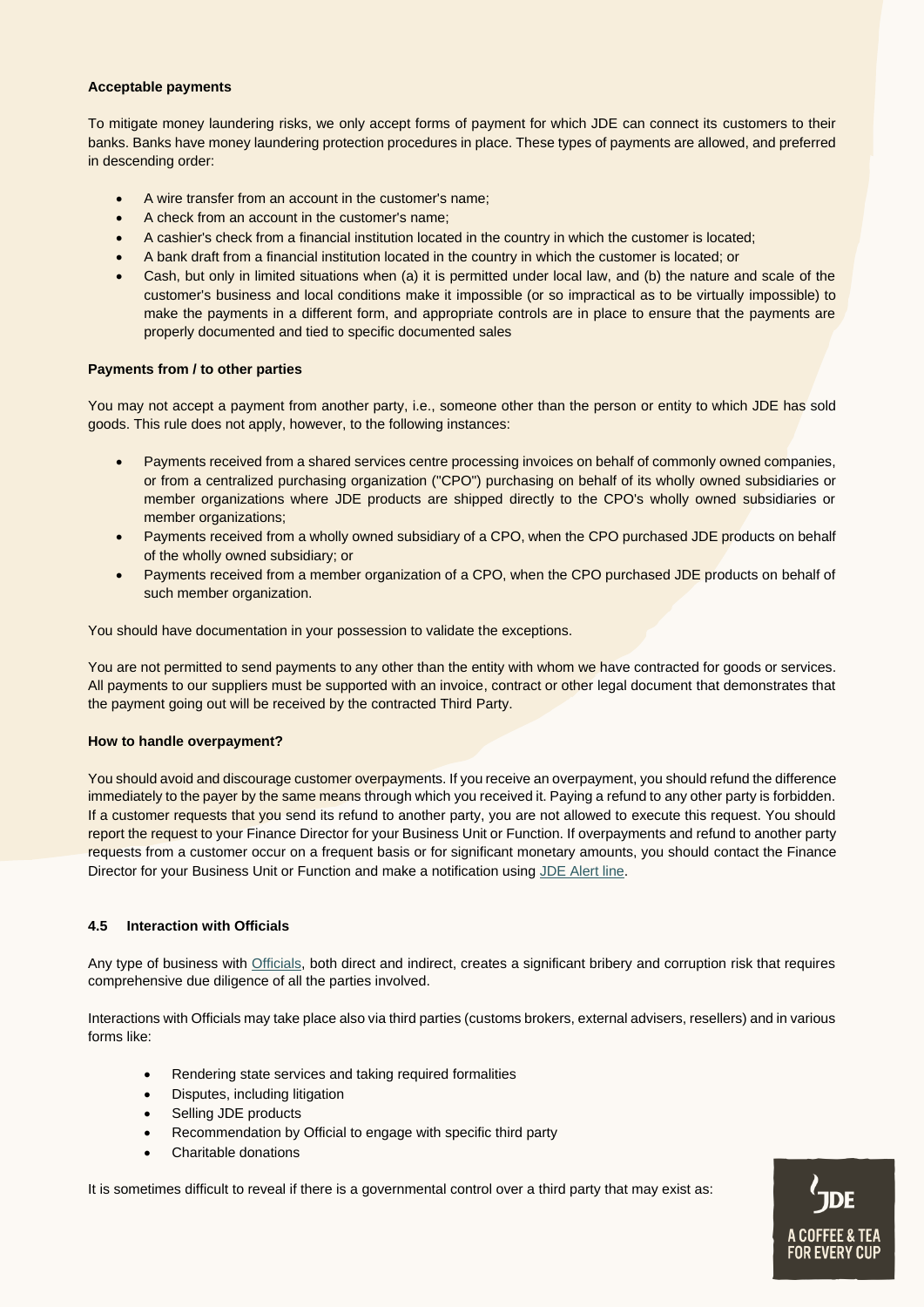- More than 50% ownership
- Board control
- Voting control, incl. privileged shares, etc.

Initiator shall contact Legal Department to ensure a Third Party is properly qualified for the purposes of this ABC Policy.

For the purpose of this Policy Officials also includes Royal families, political parties and its representatives / members, as well as candidates.

## <span id="page-5-0"></span>**4.6 Sanctions**

It is the policy of JDE not to conduct business with countries that are fully embargoed by either the EU, the USA or the UN without the explicit approval by the CBM Governance Board (incl. Global Compliance Officer attendance).

The same restriction applies as to the export of goods, services and technology to denied/restricted persons, companies or entities.

The respective business unit needs to table the business opportunity incl. the Local Compliance Officer's assessment with the CBM Board for approval before conducting ANY business.

The business unit will ensure proper record keeping and audit trail.

For detailed guidance refer to [Annex B: Sanctions Compliance](https://coffeeandtea.sharepoint.com/:w:/r/sites/rs1/bep/_layouts/15/Doc.aspx?sourcedoc=%7B6B909F12-308C-490E-952C-AB739DD0E7B7%7D&file=ABC%20Policy%20Ver%204.5%20Annex%20B%20-%20Sanctions%20Compliance.docx&action=default&mobileredirect=true) to this ABC Policy.

## **What is expected of me?**

#### **a. Follow ABC Screening procedure**

Before establishing a new relationship with a Third Party you must follow this Policy requirements on the ABC Risks check and, if needed, Screening process (refer to Section 5 below).

## **b. Monitor relationship**

Being Initiator / account manager, you should:

- Ensure all relevant documents properly stored in the file;

- Identify any detrimental changes in the partner's business practices, questionable conduct, or suspicious transactions.

#### **c. Notify country Finance Director**

You must notify local Finance Director immediately when discovering any information that suggests that a Third Party may be involved in any illegal activity. It is expected to understand and follow the requirements relevant to this Policy. If you violate this Policy, you may be disciplined, up to and including the loss of your job.

#### **d. Keep accurate books and records**

The initiating function should accurately describe the nature and source of all payments in Company books and records.

# 5. ANTI-BRIBERY & CORRUPTION DUE DILIGENCE

Anti-Bribery & Corruption Due Diligence ("ABC Due Diligence"), as defined in [Annex A](https://coffeeandtea.sharepoint.com/:w:/s/rs1/bep/ESQbqyVJHHdKpABfKx5zafwBztFsMRl-6n2tQFTzbieowA?e=FVFGyM) to this ABC Policy, includes:

## **Step 1: ABC Risks check**

In order to identify if a Third Party is subject for detailed ABC Due Diligence process, Associate shall check of it meets one of criteria (as further defined as "Key Risk Parameters). If no Key Risk Parameters met, JDE can engage with such Third Party from the Anti-Bribery and Corruption perspective.

## **Step 2: Screening process**

If at least one of the Key Risk Parameters met, such Third Party shall be further screened by defining Risk Level and executing appropriate questionnaire. Screening process completes with a decision to engage or avoid cooperation with a Third Party.

ABC Risks check, and, if required, Screening process, shall take place prior to engaging a new Third Party.

It also applies to existing JDE partners as follows:

- on periodical basis (**each 2 years at least**);
- at any time when JDE becomes aware on the third party' changes that may trigger any of the Key Risk Parameters (i.e. acquiring state control, promoting wholesaler to a distributor).

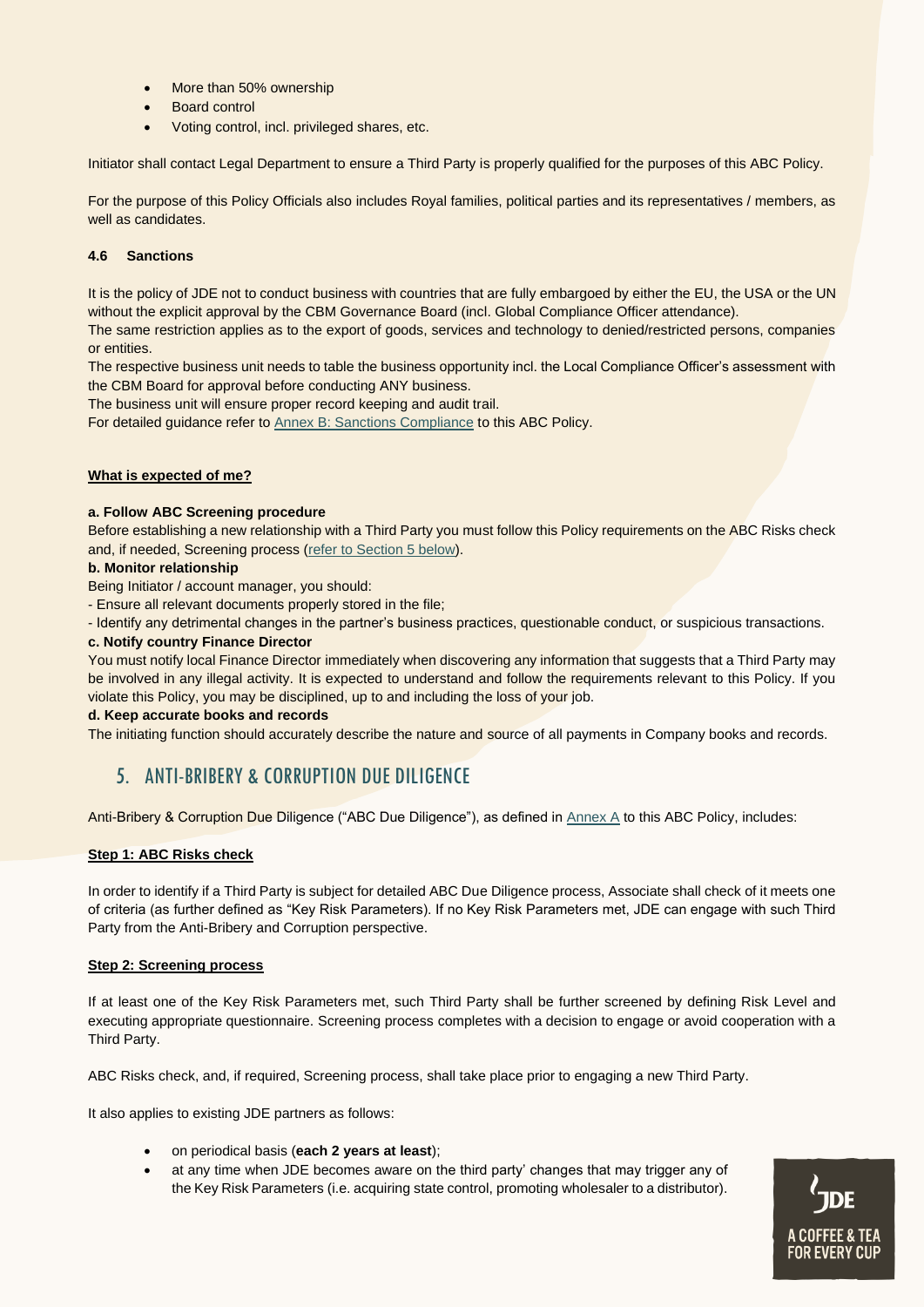Initiator is responsible for proper execution of both ABC Risks check and Screening process. For step-by-step guidance and relevant forms refer t[o Annex A: ABC Due Diligence.](https://coffeeandtea.sharepoint.com/:w:/s/rs1/bep/ESQbqyVJHHdKpABfKx5zafwBztFsMRl-6n2tQFTzbieowA?e=FVFGyM)

# 6. ROLES AND RESPONSIBILITIES

**Global Compliance Council** is responsible for approving this Policy and its revisions (GCC includes General Counsel, VP HR, CFO, Director Group Controls, Internal Audit Director, Global Compliance Officer)

**Global Compliance Officer** designs, assesses and reviews this Policy and annexes; responsible for global, and supports local implementation & trainings

**Regional Presidents and President Professional** are accountable for compliance with this Policy and applicable laws in their respective business units

**Local Compliance Council** is to ensure local execution of ABC compliance program, chaired by the Local Compliance **Officer** 

**The Local Compliance Officer** is available to assist in interpreting the Policy and executing the ABC Due Diligence steps. You can also contact the Legal Department responsible for your business or function.

**Local Management** are responsible and accountable for and will sign off periodically through the Letter of Representation that:

- They (as well as their associates) have read, understood and complied with the Company's ABC Policy;
- They nominated relevant associates for ABC training and ensure that all nominated associates completed the relevant ABC training within the set timeframe;
- They (as well as their associates) reported suspected or known violation with the Speak up Policy.

# 7. DOCUMENTATION AND RECORDS KEEPING

The ABC Risks check, and Screening process should be properly executed, documented and stored with Third Party files. For High Corruption Risk Third Parties, decision shall include approval by Initiator's Manager and Local Compliance Officer. Initiator shall also store all the documents and information received from the Third Party that was evaluated when making decision on engaging with this partner.

Documentation should be available for accessing for control and audit purposes.

Initiator must ensure all contracts include the latest appropriate Anti-Bribery and Corruption Clauses. Please, contact your designated Legal Department for such clauses.

# 8. REPORTING SUSPECTED MISCONDUCT

When you are not sure what to do, ask and keep asking until you get an answer. However, you must always report potential or suspected policy violations or illegal activity. For more guidance, see [JDE Speak Up Policy.](https://coffeeandtea.sharepoint.com/sites/rs1/bep/Shared%20Documents/Forms/PoliciesEnglish.aspx?id=%2Fsites%2Frs1%2Fbep%2FShared%20Documents%2FSpeak%20up%20Policy%20vs%203%2E2%2E2%2Epdf&parent=%2Fsites%2Frs1%2Fbep%2FShared%20Documents&p=true&originalPath=aHR0cHM6Ly9jb2ZmZWVhbmR0ZWEuc2hhcmVwb2ludC5jb20vOmI6L3MvcnMxL2JlcC9FWUlSN2luR05NeERqenVxTHRKc2YyNEJ6VmJBdmU0OGJyQXpRWWpaTEEtQzlBP3J0aW1lPU1sQS1OVEJJMlVn)

## **What if I think someone has violated this policy?**

If you have a reasonable basis to believe that violation of the law, violation of any Company policy or other unethical behaviour has occurred, the suspected activity should be reported by one of the following methods:

a) Reporting the issue to your Manager (who is then obliged to escalate further);

b) In case this relates to your Reporting Manager, contact your Local Compliance Officer, see the [Compliance Framework](https://coffeeandtea.sharepoint.com/sites/rs1/bep/Pages/Home.aspx) on the intranet for further contact details;

c) Reporting the issue directly to the central Compliance (by sending an e-mail directly to: [ethics.compliance@JDEcoffee.com\)](mailto:ethics.compliance@JDEcoffee.com); or

d) Reporting the issue to the Company's Alert line.

The Alert line is available when you may not feel comfortable talking to someone in person, if you would rather report it to an independent Third Party or if you prefer to remain anonymous.

To reduce the risk of financial and reputational loss, it is in the interest of JDE to have a complete central overview of all concerns reported. If you are aware or suspect that issues for some reason stuck with

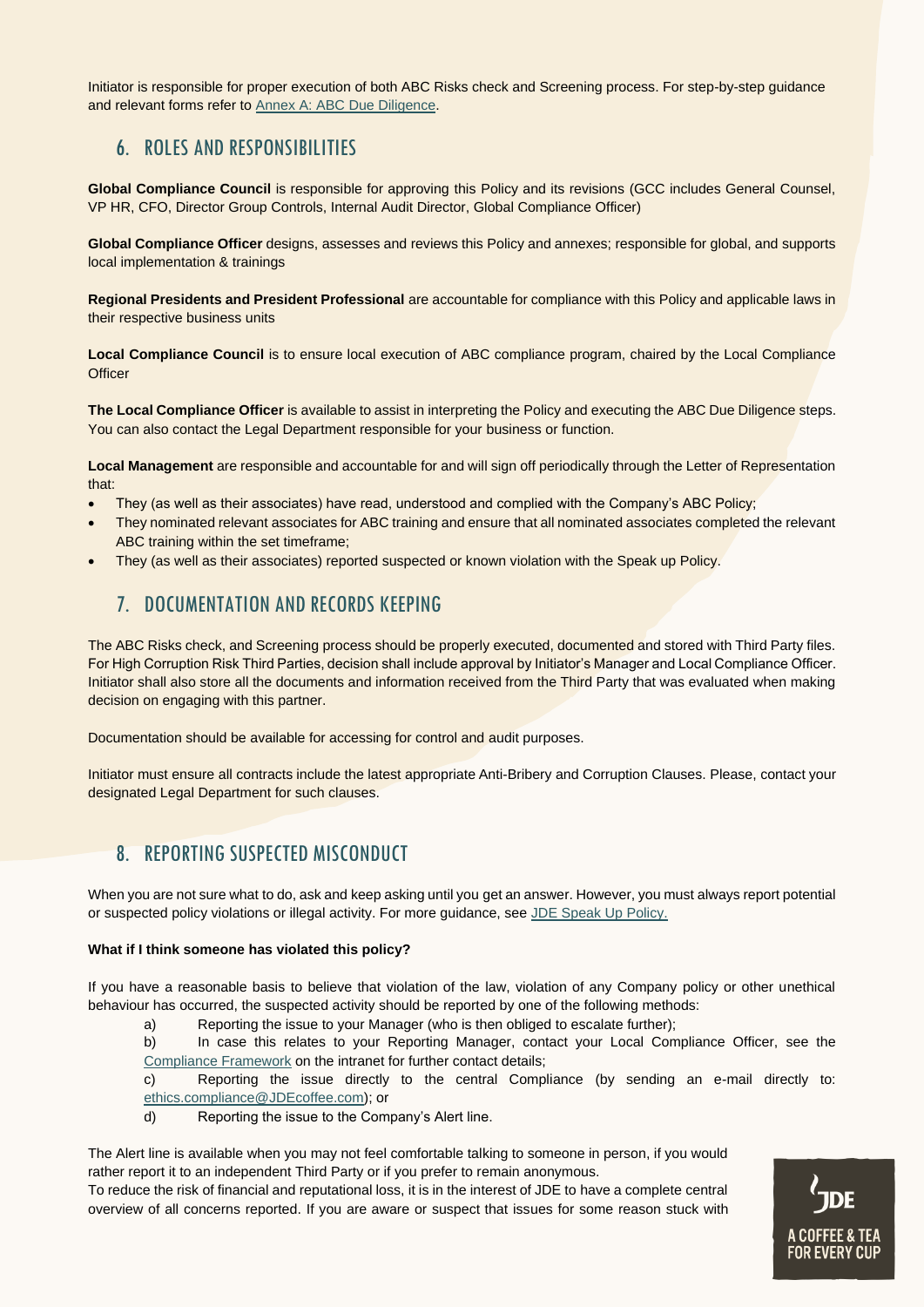local management and thus have not been reported to the Global Compliance, you are required to report this immediately by using the Alert line or Web line or send an email to [ethics.compliance@JDEcoffee.com.](mailto:ethics.compliance@JDEcoffee.com)

#### **Can I be retaliated against for reporting a violation?**

No. When you speak-up and raise concerns or report wrongdoing in good faith, you are doing the right thing and JDE will not tolerate any retaliation against you. You are encouraged to raise concerns about any suspicion of malpractice at the earliest possible stage. These should be raised in accordance with [JDE Speak](https://coffeeandtea.sharepoint.com/sites/rs1/bep/Shared%20Documents/Forms/PoliciesEnglish.aspx?id=%2Fsites%2Frs1%2Fbep%2FShared%20Documents%2FSpeak%20up%20Policy%20vs%203%2E2%2E2%2Epdf&parent=%2Fsites%2Frs1%2Fbep%2FShared%20Documents&p=true&originalPath=aHR0cHM6Ly9jb2ZmZWVhbmR0ZWEuc2hhcmVwb2ludC5jb20vOmI6L3MvcnMxL2JlcC9FWUlSN2luR05NeERqenVxTHRKc2YyNEJ6VmJBdmU0OGJyQXpRWWpaTEEtQzlBP3J0aW1lPU1sQS1OVEJJMlVn) Up Policy.

#### **Are exceptions to this policy permitted?**

You might be solicited to make a payment to ensure your physical safety (e.g., to avoid an imminent threat of bodily harm or unfounded detention not in accordance with local law) or to ensure the physical safety of another person ("Personal Safety Payment"). A Personal Safety Payment is a payment to protect personal property or JDE property unless necessary to ensure your physical safety *(e.g., your vehicle being taken at night in a high crime area that would then leave you exposed to physical danger)*. Although Personal Safety Payments should be avoided if possible, they are not a violation of this Policy if absolutely necessary to avoid personal harm to you, your family, or a fellow associate. If a Personal Safety Payment is requested or made, you must immediately report the matter in conformity with JDE Speak Up Policy.

## HOW CAN I LEARN MORE?

You can visit the [Compliance Framework Intranet Site](https://coffeeandtea.sharepoint.com/sites/rs1/bep/Pages/Home.aspx) to learn more about our Governance & Compliance framework and reporting mechanisms such as the Alert line.

If you have any questions about the interpretation of this policy, you should contact the Compliance Officer or Legal Department, and if needed contact Global Compliance at [ethics.compliance@JDEcoffee.com.](mailto:ethics.compliance@JDEcoffee.com)

# ANNEXES

[Annex A: Anti-Bribery & Corruption Due Diligence process](https://coffeeandtea.sharepoint.com/:w:/s/rs1/bep/ESQbqyVJHHdKpABfKx5zafwBztFsMRl-6n2tQFTzbieowA?e=FVFGyM) [Annex B: Sanctions Compliance](https://coffeeandtea.sharepoint.com/:w:/r/sites/rs1/bep/_layouts/15/Doc.aspx?sourcedoc=%7B6B909F12-308C-490E-952C-AB739DD0E7B7%7D&file=ABC%20Policy%20Ver%204.5%20Annex%20B%20-%20Sanctions%20Compliance.docx&action=default&mobileredirect=true)

<span id="page-7-0"></span>[Annex 1: Corruption Risk Level Form](https://coffeeandtea.sharepoint.com/:w:/s/rs1/bep/Efd-RSC4kzJIoB4qmxeTNZwB4d2LA416rDyQN12Ola_nSQ?e=LCgMfJ) [Annex 2: Medium Corruption Risk Level Questionnaire](https://coffeeandtea.sharepoint.com/:w:/s/rs1/bep/EY6EdHryFtlNh32chgtPVy8BNj1BJWP9j34bEquAaHY-qA?e=18UlUA) [Annex 3: High Corruption Risk Level Questionnaire](https://coffeeandtea.sharepoint.com/:w:/s/rs1/bep/Eai9jCQ7cQ1Ik9eStDI5JSIBl0LggzDBvSE2A0yVxN7TjQ?e=sN0YUA)

# DOCUMENT HISTORY

| <b>VERSION</b> | <b>EFFECTIVE DATE</b> | <b>CHANGES WITH RESPECT TO PREVIOUS VERSION</b>                                                                                                                                   |
|----------------|-----------------------|-----------------------------------------------------------------------------------------------------------------------------------------------------------------------------------|
| 1.0            | <b>July 2013</b>      | <b>New</b>                                                                                                                                                                        |
| 2.0            | <b>July 2014</b>      | Updated and integrated integrity due diligence process                                                                                                                            |
| 3.0            | <b>July 2015</b>      | Updated GEH policy, Updated integrity due diligence process, updated Speak Up<br>procedures, Updated Corruption Level Risk Form ANNEX 1, Updated<br>Questionnaires ANNEX 2 and 3. |
| 4.0            | November<br>2017      | Splitting the Policy to the Basic Principles and Rules (Part A) and the Risk<br>Assessment and Screening Processes (Part B + Annexes); Risk-based approach<br>introduced          |